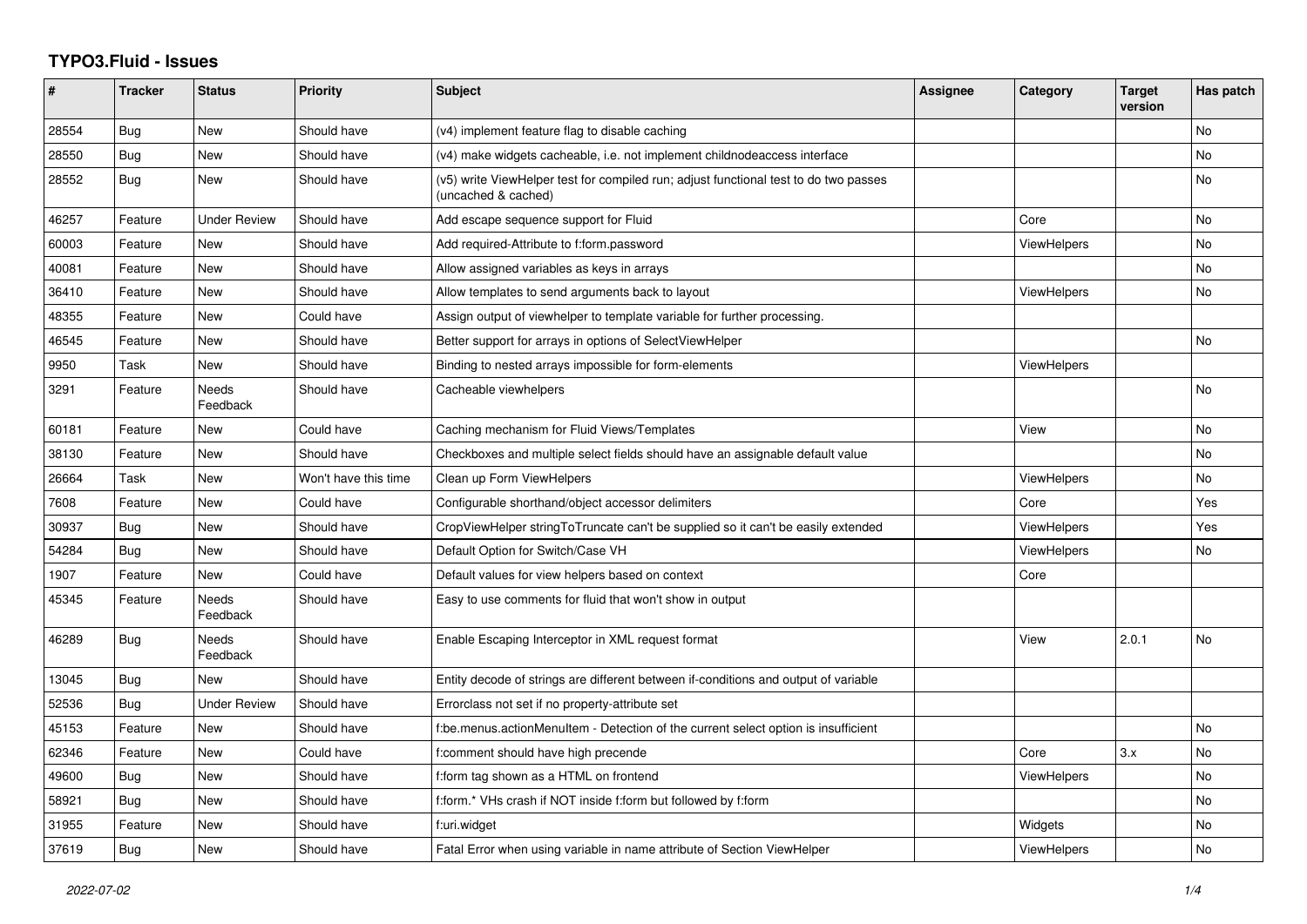| $\sharp$ | <b>Tracker</b> | <b>Status</b>       | <b>Priority</b>      | <b>Subject</b>                                                                                       | <b>Assignee</b> | Category    | <b>Target</b><br>version | Has patch |
|----------|----------------|---------------------|----------------------|------------------------------------------------------------------------------------------------------|-----------------|-------------|--------------------------|-----------|
| 10472    | Feature        | New                 | Could have           | Fluid Standalone distribution                                                                        |                 | Core        |                          | <b>No</b> |
| 49038    | Bug            | New                 | Must have            | form.select does not select the first item if prependOptionValue is used                             |                 |             |                          | No        |
| 8648     | Bug            | New                 | Should have          | format.crop ViewHelper should support all features of the crop stdWrap function                      |                 | ViewHelpers |                          | No        |
| 58983    | Bug            | New                 | Should have          | format.date does not respect linebreaks and throws exception                                         |                 |             |                          | <b>No</b> |
| 47669    | Task           | New                 | Should have          | FormViewHelper does not define the default request method                                            |                 |             |                          | No        |
| 5636     | Task           | <b>Under Review</b> | Must have            | Form_RadioViewHelper and CheckBoxViewHelper miss check for existing object<br>before it is accessed. |                 |             |                          | <b>No</b> |
| 45394    | Task           | New                 | Should have          | Forwardport Unit test for standalone view                                                            |                 | View        |                          | No        |
| 32035    | Task           | New                 | Should have          | Improve fluid error messages                                                                         |                 | Core        |                          | Yes       |
| 4704     | Feature        | New                 | Should have          | Improve parsing exception messages                                                                   |                 | Core        |                          |           |
| 28553    | Bug            | New                 | Should have          | improve XHProf test setup                                                                            |                 |             |                          | No        |
| 56237    | Task           | New                 | Should have          | in-line (Condition) View Helpers should not evaluate on parsing                                      |                 |             |                          | No        |
| 57885    | Bug            | New                 | Must have            | Inputs are cleared from a second form if the first form produced a vallidation error                 |                 |             |                          | No        |
| 51100    | Feature        | <b>New</b>          | Must have            | Links with absolute URI should have the option of URI Scheme                                         |                 | ViewHelpers |                          | <b>No</b> |
| 27607    | Bug            | New                 | Must have            | Make Fluid comparisons work when first element is STRING, second is NULL.                            |                 | Core        |                          | No        |
| 26658    | Task           | New                 | Won't have this time | Make Form ViewHelpers consistent                                                                     |                 | ViewHelpers |                          | No        |
| 30555    | Feature        | New                 | Could have           | Make TagBuilder more extensible                                                                      |                 | Core        |                          | No        |
| 28549    | Bug            | New                 | Should have          | make widgets cacheable, i.e. not implement childnodeaccess interface                                 |                 |             |                          | No        |
| 42397    | Feature        | New                 | Should have          | Missing viewhelper for general links                                                                 |                 |             |                          | <b>No</b> |
| 40064    | Bug            | New                 | Must have            | Multiselect is not getting persisted                                                                 |                 | ViewHelpers |                          | No        |
| 36559    | Feature        | <b>New</b>          | Could have           | New widget progress bar                                                                              |                 |             |                          | Yes       |
| 60271    | Feature        | New                 | Should have          | Paginate viewhelper, should also support arrays                                                      |                 |             |                          | No        |
| 36655    | Bug            | New                 | Should have          | <b>Pagination Links</b>                                                                              |                 | Widgets     |                          | No        |
| 45384    | Bug            | New                 | Must have            | Persisted entity object in widget-configuration cannot be deserialized (after reload)                |                 | Widgets     | 2.0.1                    | No        |
| 34682    | Bug            | <b>Under Review</b> | Should have          | Radio Button missing checked on validation error                                                     |                 | ViewHelpers |                          | No        |
| 39936    | Feature        | New                 | Should have          | registerTagAttribute should handle default values                                                    |                 | ViewHelpers |                          | No        |
| 42743    | Task           | New                 | Should have          | Remove inline style for hidden form fields                                                           |                 |             |                          | No        |
| 43071    | Task           | New                 | Should have          | Remove TOKENS for adding fallback teplates in B                                                      |                 |             |                          | No        |
| 43072    | Task           | New                 | Should have          | Remove TOKENS for adding templates fallback in Backporter                                            |                 | View        |                          | No        |
| 38369    | <b>Bug</b>     | New                 | Must have            | Resource ViewHelpers should not fall back to request package                                         |                 | View        |                          | No        |
| 33215    | Feature        | New                 | Should have          | RFC: Dynamic values in ObjectAccess paths                                                            |                 |             |                          | No        |
| 39990    | <b>Bug</b>     | New                 | Should have          | Same form twice in one template: hidden fields for empty values are only rendered<br>once            |                 | Core        |                          | No        |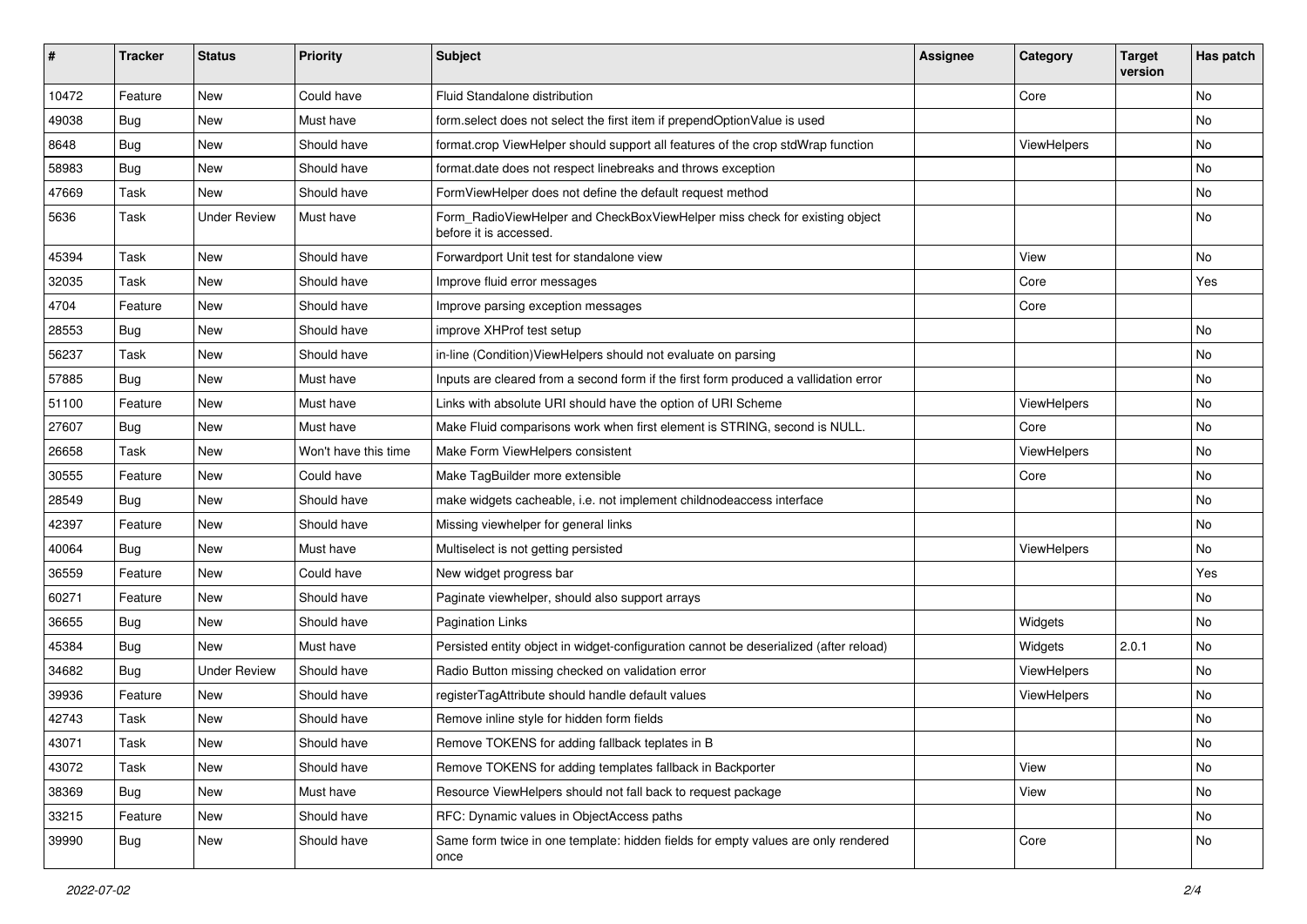| #     | <b>Tracker</b> | <b>Status</b>       | <b>Priority</b> | <b>Subject</b>                                                                                         | <b>Assignee</b>             | Category           | <b>Target</b><br>version | Has patch |
|-------|----------------|---------------------|-----------------|--------------------------------------------------------------------------------------------------------|-----------------------------|--------------------|--------------------------|-----------|
| 8989  | Feature        | Needs<br>Feedback   | Could have      | Search path for fluid template files                                                                   |                             | View               |                          | <b>No</b> |
| 49756 | Feature        | Under Review        | Should have     | Select values by array key in checkbox viewhelper                                                      |                             |                    |                          | No        |
| 65424 | Bug            | <b>Under Review</b> | Should have     | SelectViewHelper must respect option(Value Label)Field for arrays                                      |                             | ViewHelpers        |                          | No        |
| 44234 | Bug            | <b>Under Review</b> | Should have     | selectViewHelper's sorting does not respect locale collation                                           |                             | ViewHelpers        | 2.1                      | No        |
| 46091 | Task           | Needs<br>Feedback   | Should have     | Show source file name and position on exceptions during parsing                                        |                             |                    |                          | No        |
| 9514  | Feature        | New                 | Should have     | Support explicit Array Arguments for ViewHelpers                                                       |                             |                    |                          |           |
| 60856 | Bug            | New                 | Must have       | Target attribute not supported by the form viewhelper                                                  |                             | ViewHelpers        |                          | Yes       |
| 52591 | Bug            | New                 | Should have     | The Pagination Widget broken for joined objects                                                        |                             |                    |                          | No        |
| 10911 | Task           | New                 | Should have     | Tx_Fluid_ViewHelpers_Form_AbstractFormViewHelper->renderHiddenIdentityField<br>should be more reliable |                             | ViewHelpers        |                          | No        |
| 34309 | Task           | New                 | Could have      | Unknown ViewHelpers cause exception - should be handled more graceful                                  |                             | <b>ViewHelpers</b> |                          | No        |
| 3481  | Bug            | New                 | Should have     | Use ViewHelperVariableContainer in PostParseFacet                                                      |                             | Core               |                          | <b>No</b> |
| 51277 | Feature        | New                 | Should have     | ViewHelper context should be aware of actual file occurrence                                           |                             |                    |                          | No        |
| 47006 | Bug            | <b>Under Review</b> | Should have     | widget identifier are not unique                                                                       |                             |                    |                          | No        |
| 52419 | Bug            | New                 | Should have     | Wrong PHPDocs notation for default value inline f:translate viewhelper                                 |                             |                    | 2.0                      | No        |
| 50888 | Bug            | <b>Under Review</b> | Should have     | WSOD by changing name of section and if Fluid caches are generated                                     |                             |                    |                          | No        |
| 51239 | Bug            | <b>Under Review</b> | Must have       | AbstractViewHelper use incorrect method signature for "\$this->systemLogger->log()"                    | Adrian Föder                | Core               |                          | Yes       |
| 54195 | Task           | New                 | Should have     | Rename and move FormViewHelper's errorClass value, currently 'f3-form-error'                           | Adrian Föder                | ViewHelpers        |                          | No        |
| 58862 | Bug            | Needs<br>Feedback   | Should have     | FormViewHelper doesn't accept NULL as value for \$arguments                                            | Bastian<br>Waidelich        | ViewHelpers        |                          | Yes       |
| 59057 | Bug            | Under Review        | Must have       | Hidden empty value fields shoud be disabled when related field is disabled                             | <b>Bastian</b><br>Waidelich | ViewHelpers        |                          | No        |
| 53806 | <b>Bug</b>     | <b>Under Review</b> | Should have     | Paginate widget maximumNumberOfLinks rendering wrong number of links                                   | <b>Bastian</b><br>Waidelich | Widgets            |                          | No        |
| 3725  | Feature        | New                 | Could have      | <b>CSS Engine</b>                                                                                      | Christian Müller            | ViewHelpers        |                          | No        |
| 55008 | Bug            | <b>Under Review</b> | Should have     | Interceptors should be used in Partials                                                                | Christian Müller            |                    |                          | No        |
| 33628 | Bug            | Needs<br>Feedback   | Must have       | Multicheckboxes (multiselect) for Collections don't work                                               | Christian Müller            | ViewHelpers        |                          | No        |
| 37095 | Feature        | New                 | Should have     | It should be possible to set a different template on a Fluid TemplateView inside an<br>action          | Christopher<br>Hlubek       |                    |                          | No        |
| 43346 | Feature        | <b>Under Review</b> | Should have     | Allow property mapping configuration via template                                                      | Karsten<br>Dambekalns       | ViewHelpers        | 2.1                      | No        |
| 8491  | Task           | Needs<br>Feedback   | Should have     | link.action and uri.action differ in absolute argument                                                 | Karsten<br>Dambekalns       | ViewHelpers        |                          | No        |